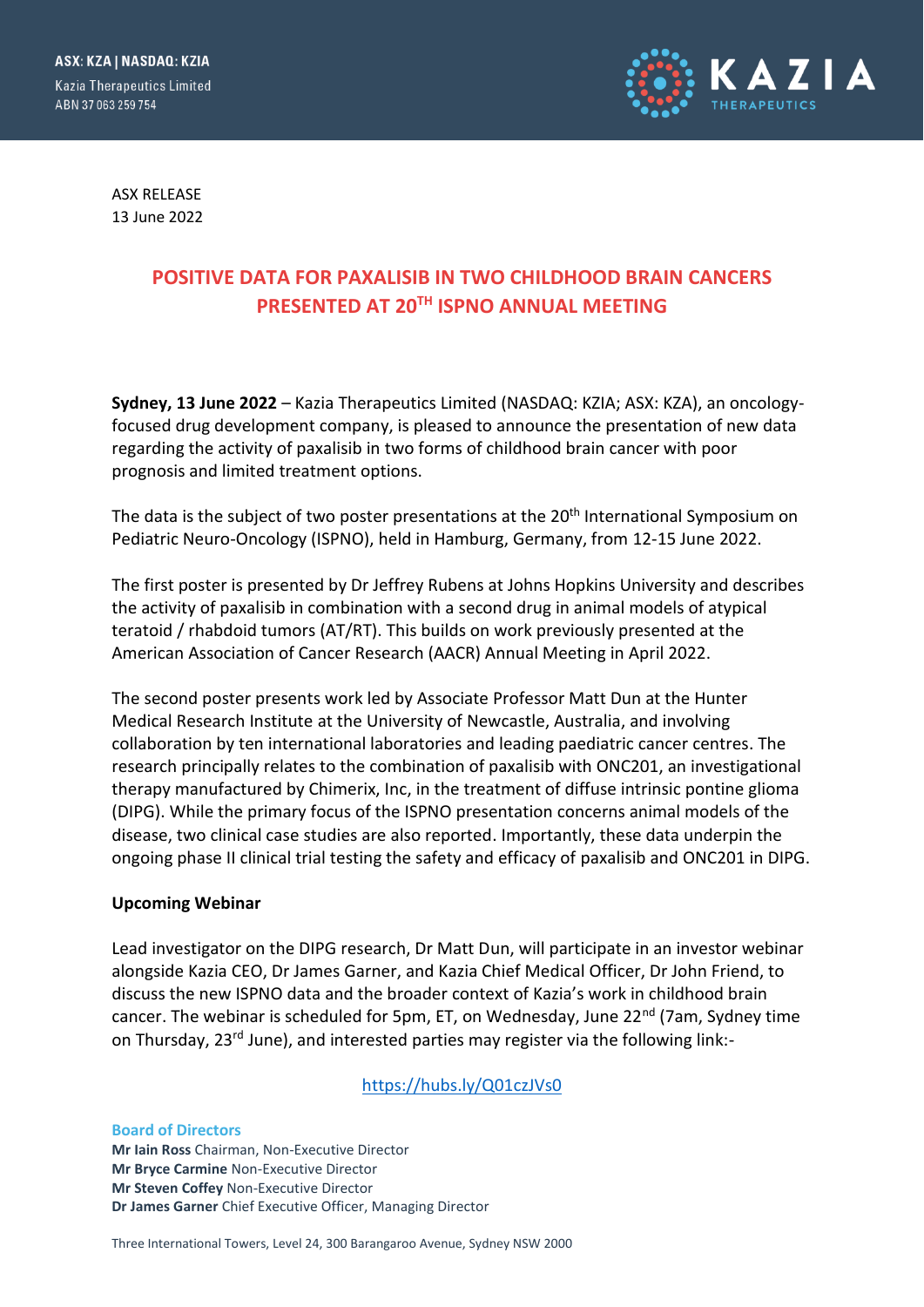## **Key Points**

- Diffuse midline gliomas (DMGs) are a group of childhood brain cancers which include DIPG, and which represent approximately 15% of brain tumours in children. Life expectancy from diagnosis is estimated to be 9-11 months, and there are no FDAapproved drug treatments.
- ONC201, a dopamine receptor D2 (DRD2) antagonist, shows single-agent efficacy in DIPG, but patients invariably become resistant to therapy over time. A key resistance mechanism involves activation of the PI3K pathway, which is the target of paxalisib.
- Two patients who received the combination of ONC201 and paxalisib under compassionate access demonstrated "dramatic reductions in tumor volume and complete resolution of disease symptoms, extending overall survival".
- Using two aggressive autopsy animal models of DIPG the combination of paxalisib and ONC201 synergistically extended survival from 73 to 100 days (37%) and from 36 to 43 days (19%), respectively.
- On the basis of this research, a clinical trial (NCT05009992) of the combination commenced recruitment in November 2021 under the sponsorship of the Pacific Pediatric Neuro-Oncology Consortium (PNOC). The study is ongoing, with initial data anticipated in 1H CY2023.

"Brain tumours are the second most common cancer of children, but the leading cause of death, with the prognosis for aggressive forms of the disease such as DIPG remaining woeful," said Dr Matt Dun, lead investigator of the DIPG research. "It is vital that we find new treatments. This research collaboration has united many of the leading international centres in this field and has deployed cutting edge research tools to identify an extremely promising combination of therapies. My colleagues and I hope to see these laboratory findings validated in the ongoing PNOC clinical trial, which may establish ONC201 and paxalisib as the cornerstones of treatment for children and their families affected by this disease."

Kazia CEO, Dr James Garner, added, "Dr Dun's painstaking research over several years has yielded enormous insight into potential treatments for DIPG. We are excited to see such an emphatic demonstration of the potential for ONC201 and paxalisib to provide benefit in this disease. We are firmly committed to taking paxalisib forward in childhood brain cancer, and very much hope that the work of world-leading scientists such as Dr Dun will help to bring hope to all those touched by diseases such as DIPG."

### **Summary of Abstracts**

*Preclinical and case study results underpinning the phase II clinical trial testing the combination of ONC201 and paxalisib for the treatment of patients with diffuse midline glioma (NCT05009992)* Lead Author: Matthew Dun, PhD Institution: Hunter Medical Research Institute, University of Newcastle [Australia]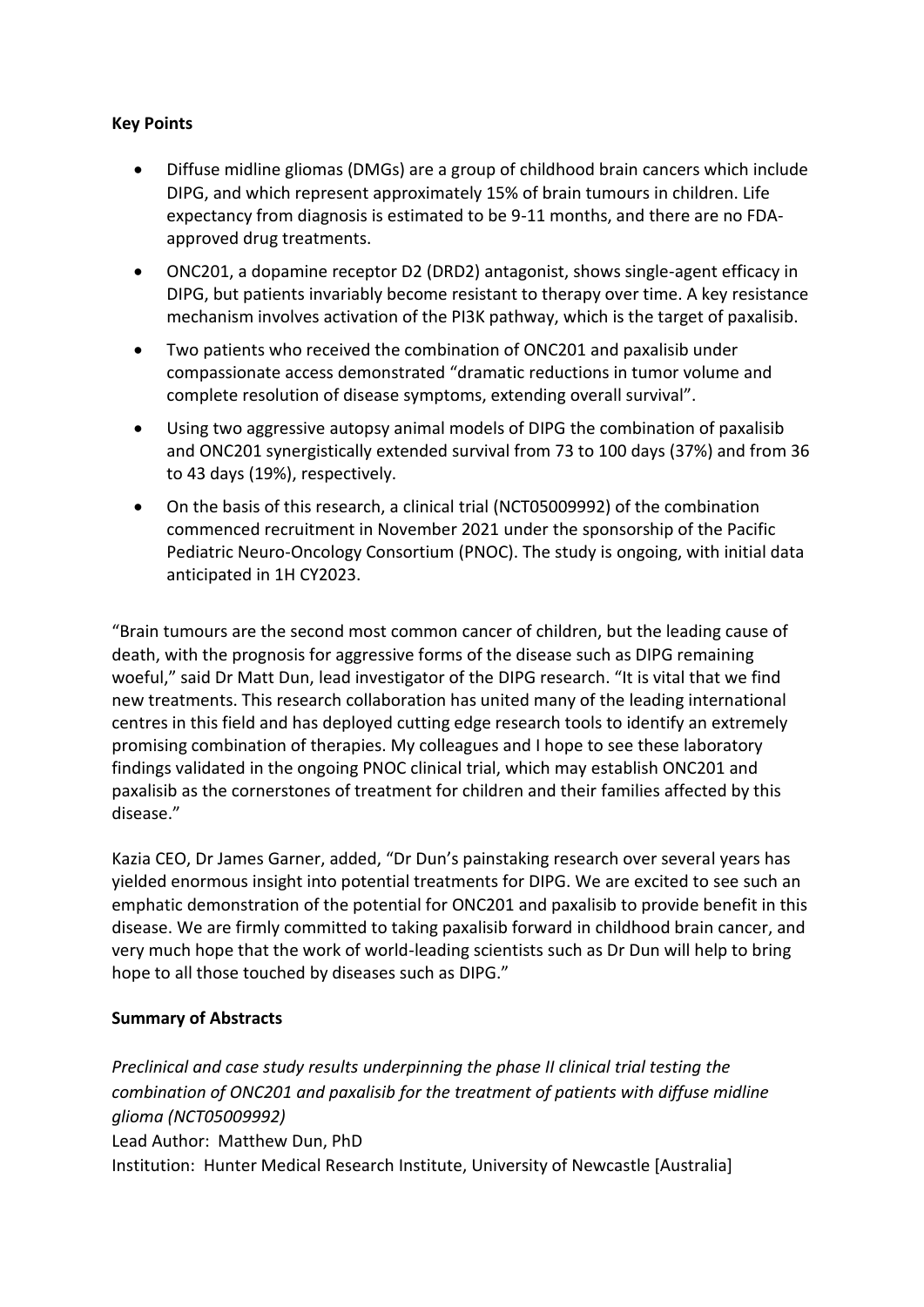*The PI3K inhibitor paxalisib, combined with the novel HDAC1/3 inhibitor RG2833, may improve survival in mice bearing orthotopic xenografts of atypical teratoid/rhabdoid tumors* Lead Author: Jeffrey Rubens, MD

Institution: Johns Hopkins University, School of Medicine [Baltimore, MD]

### **For More Information, Please Contact:-**

| In the United States:            | In Australia:                 |
|----------------------------------|-------------------------------|
| Joe Green                        | Jane Lowe                     |
| <b>Edison Investor Relations</b> | IR Department                 |
| jgreen@edisongroup.com           | jane.lowe@irdepartment.com.au |
| Phone: +1 646-653-7030           | Phone: +61 411 117 774        |

### **About Kazia Therapeutics Limited**

Kazia Therapeutics Limited (NASDAQ: KZIA; ASX: KZA) is an oncology-focused drug development company, based in Sydney, Australia.

Our lead program is paxalisib, a brain-penetrant inhibitor of the PI3K / Akt / mTOR pathway, which is being developed to treat glioblastoma, the most common and most aggressive form of primary brain cancer in adults. Licensed from Genentech in late 2016, paxalisib commenced recruitment to GBM AGILE, a pivotal study in glioblastoma, in January 2021. Seven additional studies are active in various forms of brain cancer. Paxalisib was granted Orphan Drug Designation for glioblastoma by the US FDA in February 2018, and Fast Track Designation for glioblastoma by the US FDA in August 2020. In addition, paxalisib was granted Rare Pediatric Disease Designation and Orphan Designation by the US FDA for DIPG in August 2020.

Kazia is also developing EVT801, a small-molecule inhibitor of VEGFR3, which was licensed from Evotec SE in April 2021. Preclinical data has shown EVT801 to be active against a broad range of tumour types and has provided compelling evidence of synergy with immunooncology agents. A phase I study commenced recruitment in November 2021.

For more information, please visit [www.kaziatherapeutics.com](http://www.kaziatherapeutics.com/) or follow us on Twitter @KaziaTx.